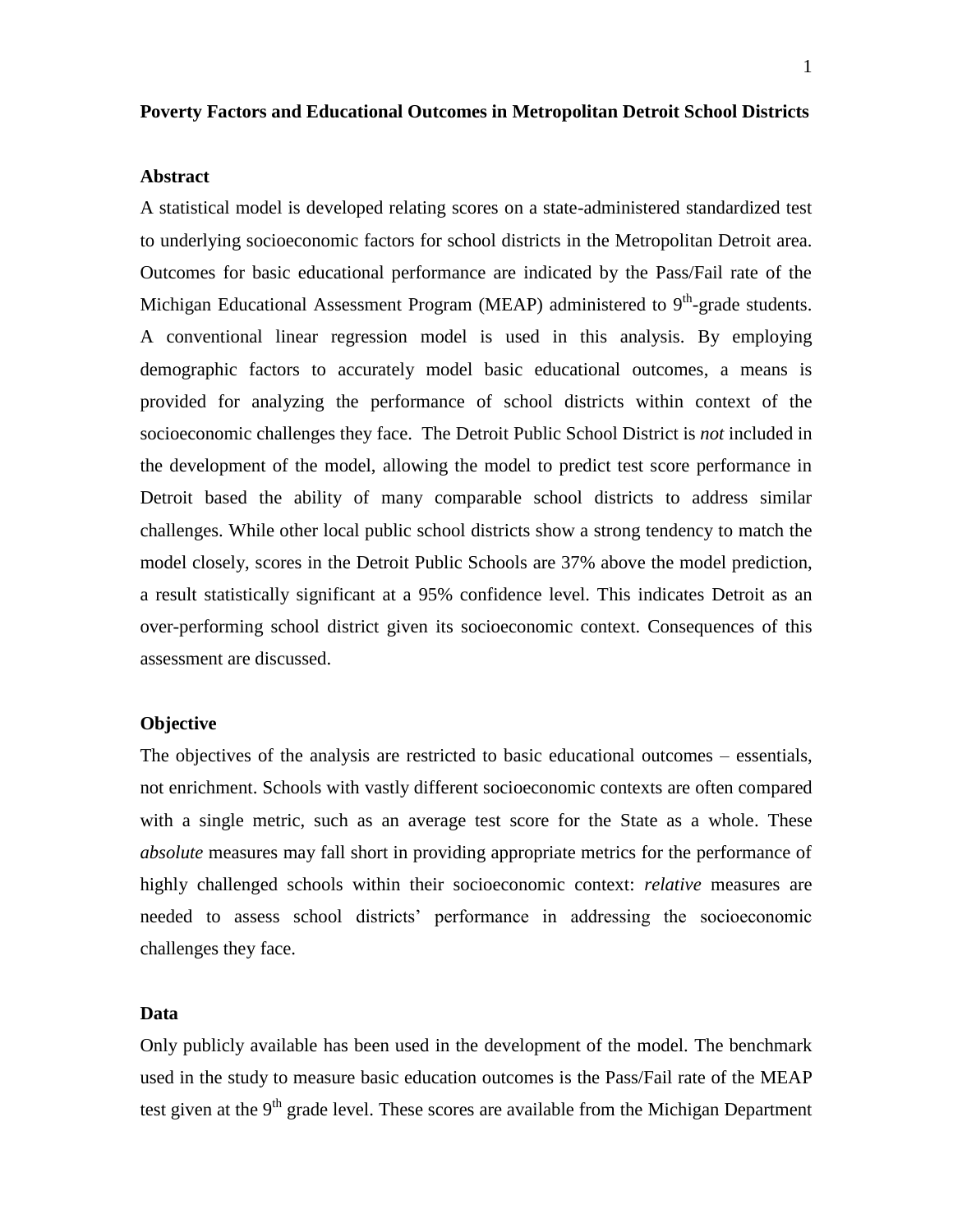of Education [\(www.michigan.gov/meap\)](http://michigan.gov/mde/0,1607,7-140-22709_31168_40135---,00.html). All other data used in the development and assessment of this model consists of demographic and socioeconomic information from the United States Census Bureau. These data may be obtained directly from the Census Bureau web sites, especially [http://factfinder.census.gov.](http://factfinder.census.gov/)

Census bureau data examined in this study includes Per Capita Income, Population, Population Density (per sq mi land area), % of Households with Children Present, % of Population Below the Poverty Line and the % of Households with Single Mothers. It is important that the factors used in the final model are independent, i.e., not saying the same thing as something else already in the model. However, much of the Census Bureau data are *not* independent: per capita income is correlated to the percent of population below the poverty line and the % of households with single mothers; population density is correlated to the % of households with children. However, per capita income is independent of population density. Accordingly, these two factors by themselves make an appropriate basis for the statistical model.

A plot of demographics factors such as per capita income for individual school districts may appear to show a clear trend (Figure 1). However, since some school districts are much larger than others, it is important to used weighted averages rather than values for individual school districts. In this study, income data has been binned in \$2,000 ranges. The MEAP Pass / Fail rate used in the model for each income range is composed of a weighted average of all the school districts in each income range. The average is weighted by both population and by the specific per capita income in each school district. Thus, larger school districts having greater weight in the average and school districts with a per capita income near one end of an income range have this factored in as well.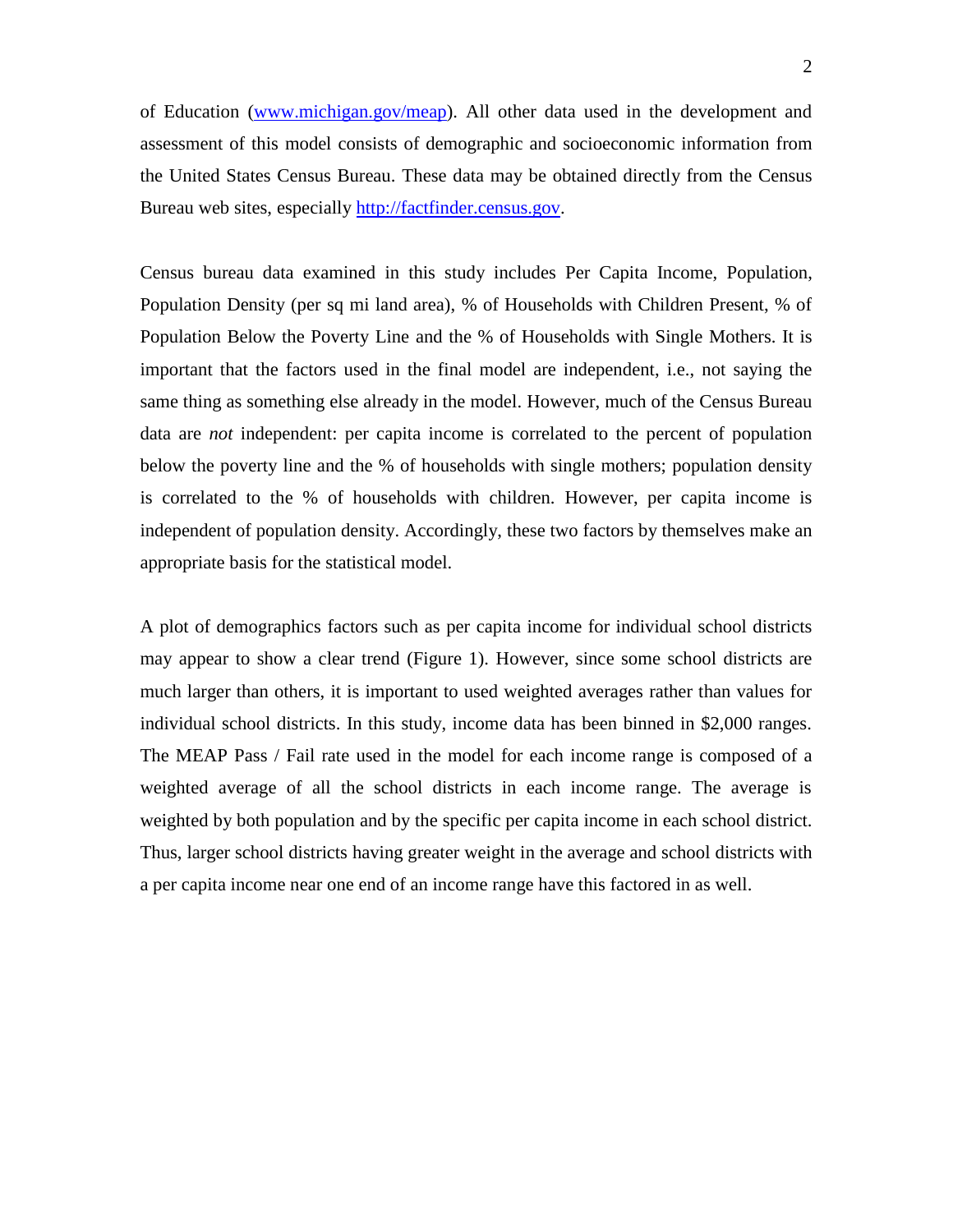

Figure 1: MEAP Pass Rate versus US Census Bureau Per Capita Income for Individual Metropolitan Detroit School Districts

Before development of the model could begin, three issues needed to be addressed regarding use of the data. Educational data is reported at a school district level, while Census Bureau demographics are reported by municipality. One school district may be made up of more than one municipality; for example, a city and township together in one school district. In these cases, consolidated census bureau demographic numbers for an entire school district are created from a weighted average (by population) of the constituent municipalities. Where a single municipality is divided into two school districts, the same census bureau demographic figures are used for both districts.

The geographic areas used by the census bureau, defined by city / township boundaries, do not always match exactly to school district boundaries, especially in rural areas. These geographic variations, however, tend to be small with the preponderance of individuals in a single school district corresponding to one or more whole municipalities. In such cases, the census bureau data assigned to a school district is that of the municipality or municipalities where the great majority of the population resides.

Population density is used in the final model. While any district will have some nonresidential area, the presence of an extremely large non-residential area may dominate the land area of a district. In extreme cases, this may cause the population density reported by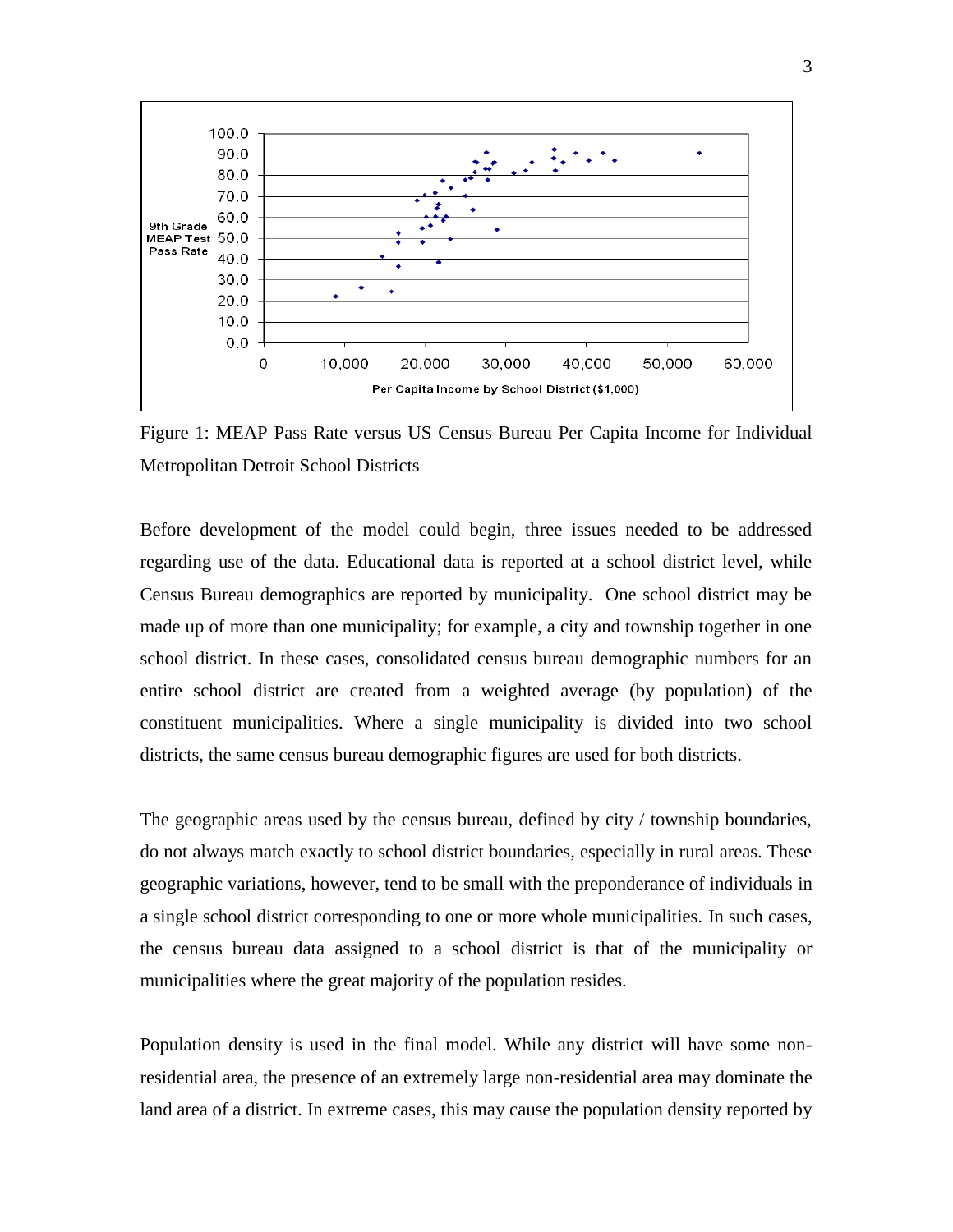the Census Bureau to be become much too low, unrepresentative of the actual situation in the district. In the present study, the city of Romulus is such a case, with 84% of its land area occupied by Detroit Metropolitan Airport. Unadjusted use of census bureau data gives a population density of 640 persons per square mile. After removal of the area for the airport, this becomes a more representative 4,014 persons per square mile. In this study, only Romulus has received such a correction.

### **Description of the Statistical Model**

Some description of the mathematical model employed in this analysis is in order. Initially, several distinct demographic factors related to poverty were considered. Ideally, the final model would utilize the smallest number of independent factors making a statistically significant contribution to educational outcomes. Per capita income and population density were found to be independent factors contributing to the variation in MEAP scores between different school districts.

Regression is commonly used in statistics to develop predictive models. In the present application, per capita income and population density for public school districts in the metropolitan Detroit area are used to create a linear regression model predicting the % Pass/Fail rate on the MEAP test administered to 9th grade students. The values for the Detroit Public School District are not included in the development of the model. As a result, this analysis provides an unbiased comparison between the actual performance of the Detroit Public Schools to the Pass/Fail rate to be expected given Detroit's socioeconomic context, based on the performance of other public school districts in the same area. The advantage of such a model is that is allows for a relative measure, evaluating the performance of all school districts – affluent or poor, urban or rural within the context of the socioeconomic challenges faced by each. Such a relative measure is to be preferred to absolute metrics such as national, state or local averages that are unrepresentative of school districts except for those few near the average in terms of socioeconomic factors.

The statistical model performs well, using Census Bureau data to predict the Pass / Fail rate on the  $9<sup>th</sup>$  Grade MEAP test with a standard deviation of 3.6 percentage points. While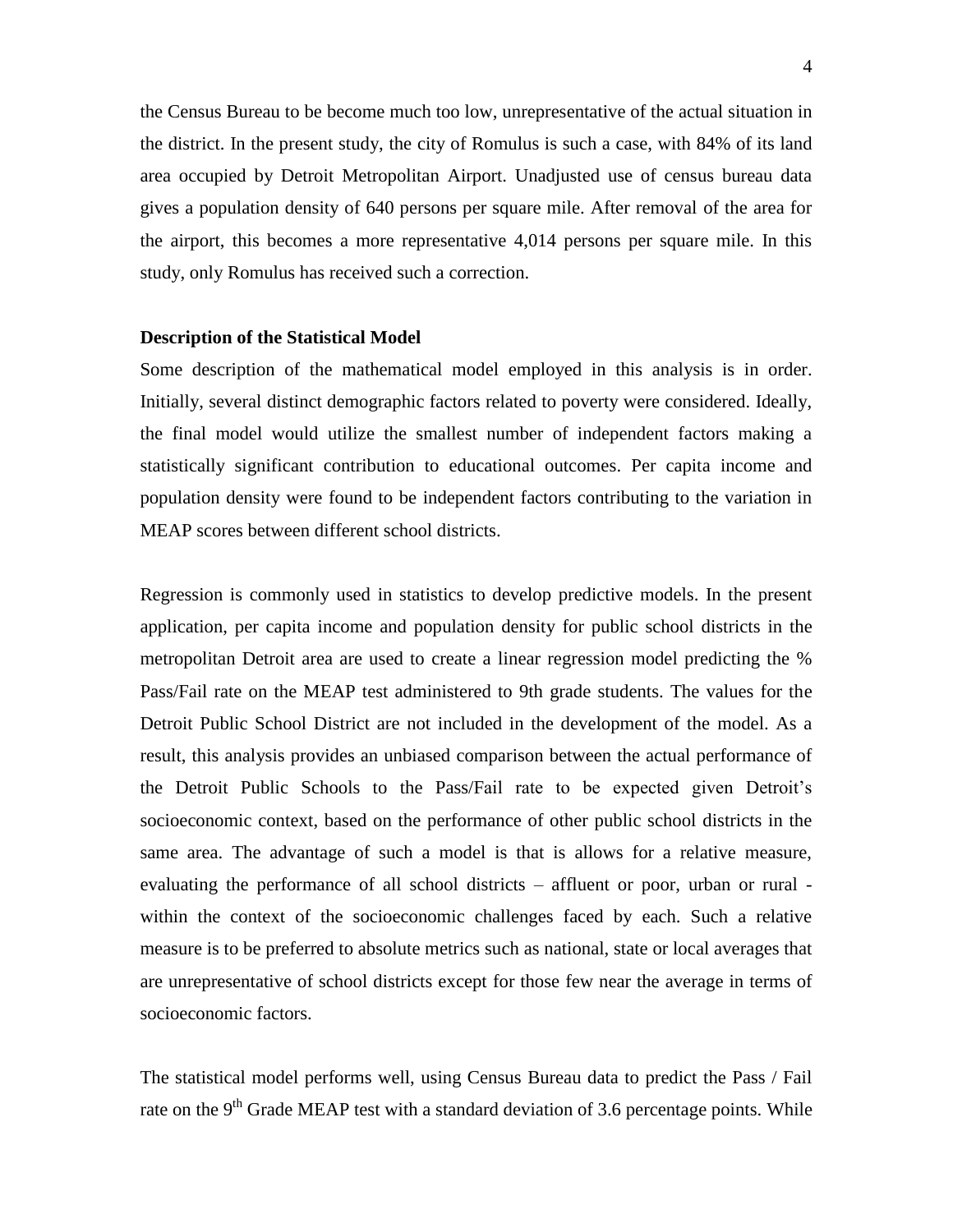the model was developed using data only from the Detroit metropolitan area, MEAP scores are available for all public school districts in Michigan. In studying poverty factors and educational outcomes, the lower end of the model with the poorest school districts are particularly of interest. Therefore, the model was further verified by testing it against the actual performance of an economically disadvantaged school district outside of the Detroit metropolitan area and independent of the development of the model. Benton Harbor, Michigan is one of the poorest areas of the state, with a per capita income of \$8,965. This is less than the value for the poorest district in the model (Highland Park at \$12,121), making Benton Harbor a good test case for the lower end of the model. The model predicts a Pass rate for Benton Harbor of 21.6%, while the actual rate is 22.2%. This result provides a sound verification of the model down to the lowest socioeconomic level in the State.

# **General Results**

In Figures 2 and 3, the relationship between the Pass / Fail rate on the  $9<sup>th</sup>$  Grade MEAP test is plotted separately for Per Capita Income and Population Density.



Figure 2: MEAP Pass Rate versus US Census Bureau Per Capita Income. As expected, test score performance correlates strongly with per capita income strongly at low incomes but levels off at higher amounts.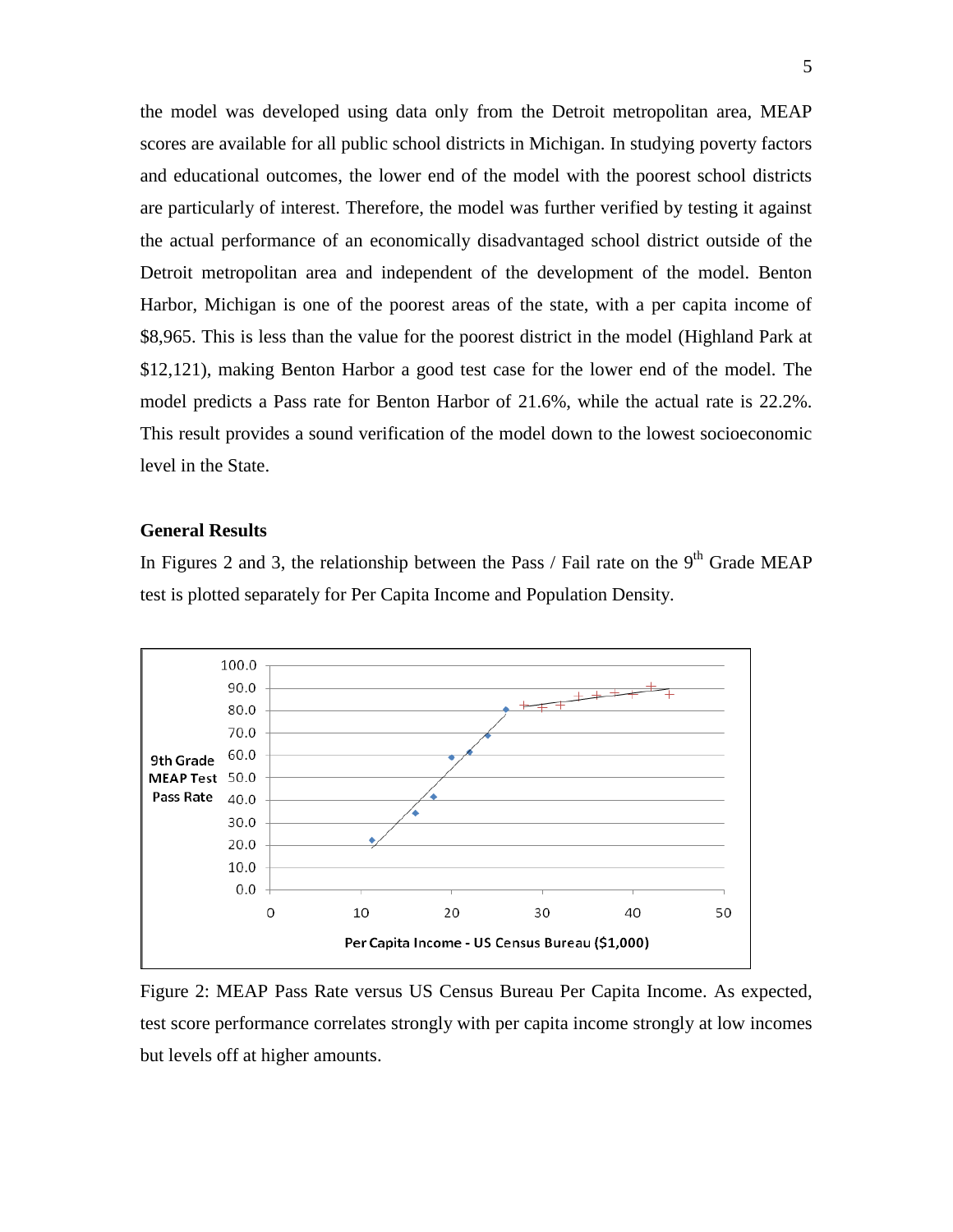

Figure 3: MEAP Pass Rate versus US Census Bureau Per Capita Income. While there is considerable variation, test performance is seen to generally trend downward with increasing population density.

The model performs well, with predictions close to the actual values for many different school districts - rich and poor, rural and urban. This analysis therefore provides a measure for the performance of the Detroit Public School District relative to its socioeconomic context and the challenges it faces. This metric may be used in comparison to poor urban districts in the same area and metropolitan Detroit districts in general.

This analysis identifies four general results, tending to hold true for all or most school districts:

(1) While there is considerable variation, MEAP test performance trends slightly lower with increasing population density. This indicates that, for the same income level, rural affluent schools districts tend to perform slightly better than urban affluent districts, while poor urban schools tend to have a slightly lower test scores than poor rural school districts.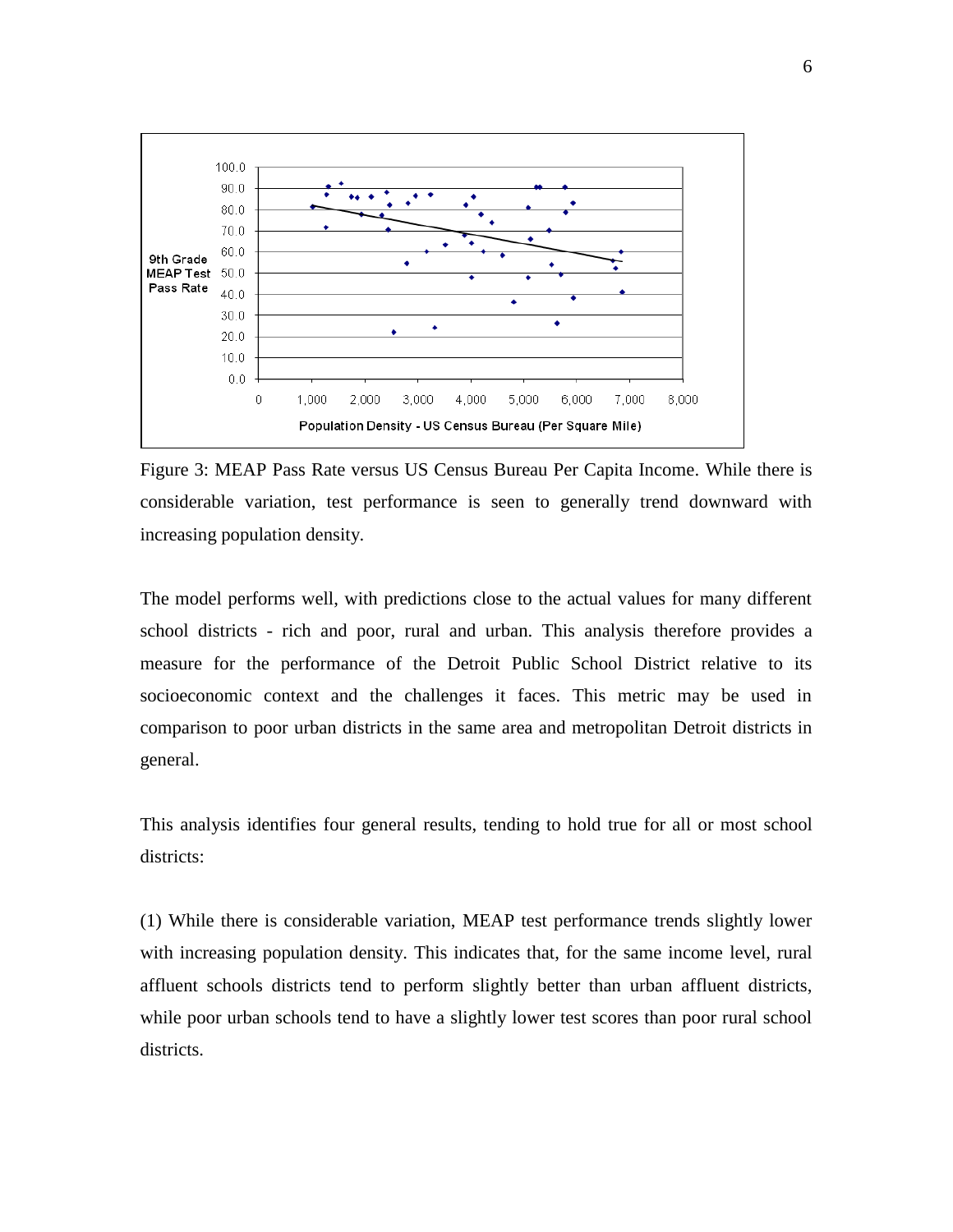(2) As expected, basic educational outcomes at lower socioeconomic levels are a direct function of affluence as indicated by per capita income and, to a lesser extent, population density.

(3) At high socioeconomic levels, greater affluence does not substantially improve scores on a test designed to measure basic educational outcomes. Since the model predicts the Pass / Fail on the 9<sup>th</sup> Grade MEAP test, there is a natural upper limit to the result fixed at 100%. Further, since some few will always fail under any conditions, the effective upper limit is a little lower than 100%. Thus, this result is also to be expected: the model shows a straight linear progression up to a certain point and then levels off.

(4) The point at which the model levels off may be lower than anticipated. As expected, the strongest single factor in the predictive model was per capita income. However, the "Tipping Point", beyond which increasing affluence does not markedly improve basic educational outcomes, is found at a per capita income level of only about \$27,600. We must anticipate in existence of a tipping point: at some point, more money allows for more educational enrichment but doesn't provide more basic education - which is what the MEAP test measures. However, the income level at which nature of the model changes is smaller than might be anticipated - only about the level of the Livonia Public School District. Livonia certainly isn't poor but neither would be generally classified among the most affluent districts. Yet, there it stands at the tipping point: having more resources per student than Livonia provides further enrichment but does not support markedly better basic educational outcomes.

## **Results for the Detroit Public School District**

According to the US Census Bureau at the last census, the City of Detroit has an annual per capita income of \$14,717. Based on the model fit for per capita income alone, the Detroit may be expected to have a Pass / Fail rate on the  $9<sup>th</sup>$  grade MEAP test of only 32.3%. Correcting for its high population density (6,855 persons per square mile) lowers this prediction still further to 30.1%. However, the actual Pass / Fail rate for Detroit, reported by the state of Michigan in 2007, is 41.2%. This higher performance in comparison to what would be expected based on other public school districts in the area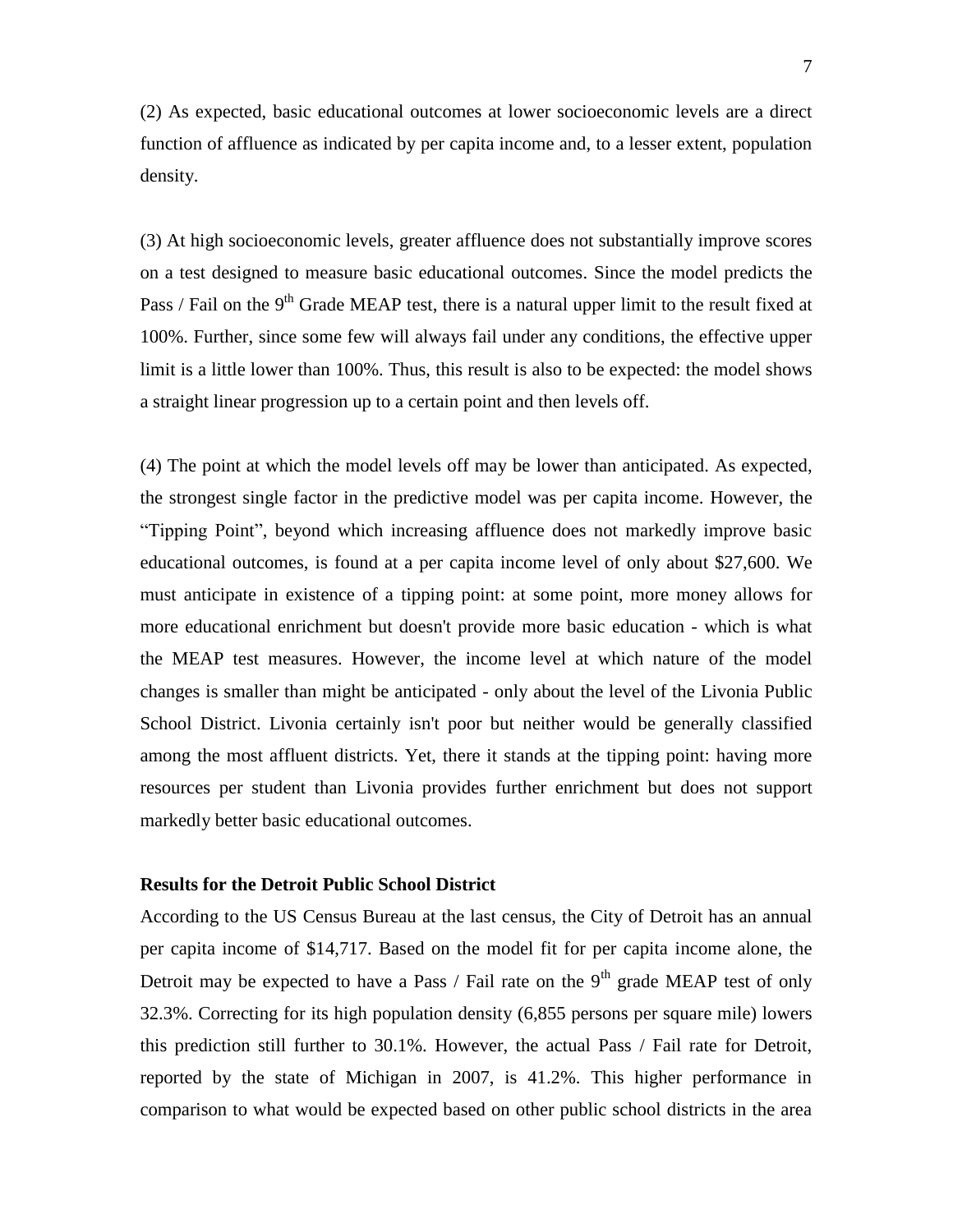is statistically significant at a 95% confidence level and is higher the model prediction by 2.44 standard deviations.

By employing demographic factors to accurately model basic educational outcomes, a means is provided for analyzing the performance of school districts - rich or poor, rural or urban - within context of the socio-economic challenges they face. In identifying a district with an actual score higher than the model by statistically significant amount, whether that district performs poorly or is among those doing very well in an absolute sense, it is shown to be an over-performing school district with the socioeconomic context in which it exists.

It is important to place these results within the broader context: 41.2% passing and 58.8% of students failing to meet educational benchmarks is alarming by any standard. The performance of the Detroit Public School District is not to be considered satisfactory – rather, it is to be understood as over-performing given the severe challenges it faces.

# **Conclusions**

A linear regression model is used to identify a relationship between demographic factors – Per Capita Income and Population Density – and the Pass rate on the Michigan Educational Assessment Program (MEAP) test administered to  $9<sup>th</sup>$ -grade students for public school districts in the Detroit metropolitan area. This model was built without the use of data for the Detroit Public School District, allowing for evaluation of the performance of Detroit against its peer districts within the context of the socioeconomic challenges faced by each. The statistical model performs well, with the predicted Pass rate matching actual scores with an error of plus or minus 3.6 percentage points.

At lower socioeconomic levels, test scores improve in direct relation to increasing affluence indicators; beyond a certain point, test scores do not improve markedly with increasing affluence. This "Tipping Point" is found to occur at a moderate annual income level of \$27,600 per capita, lower than might be expected.